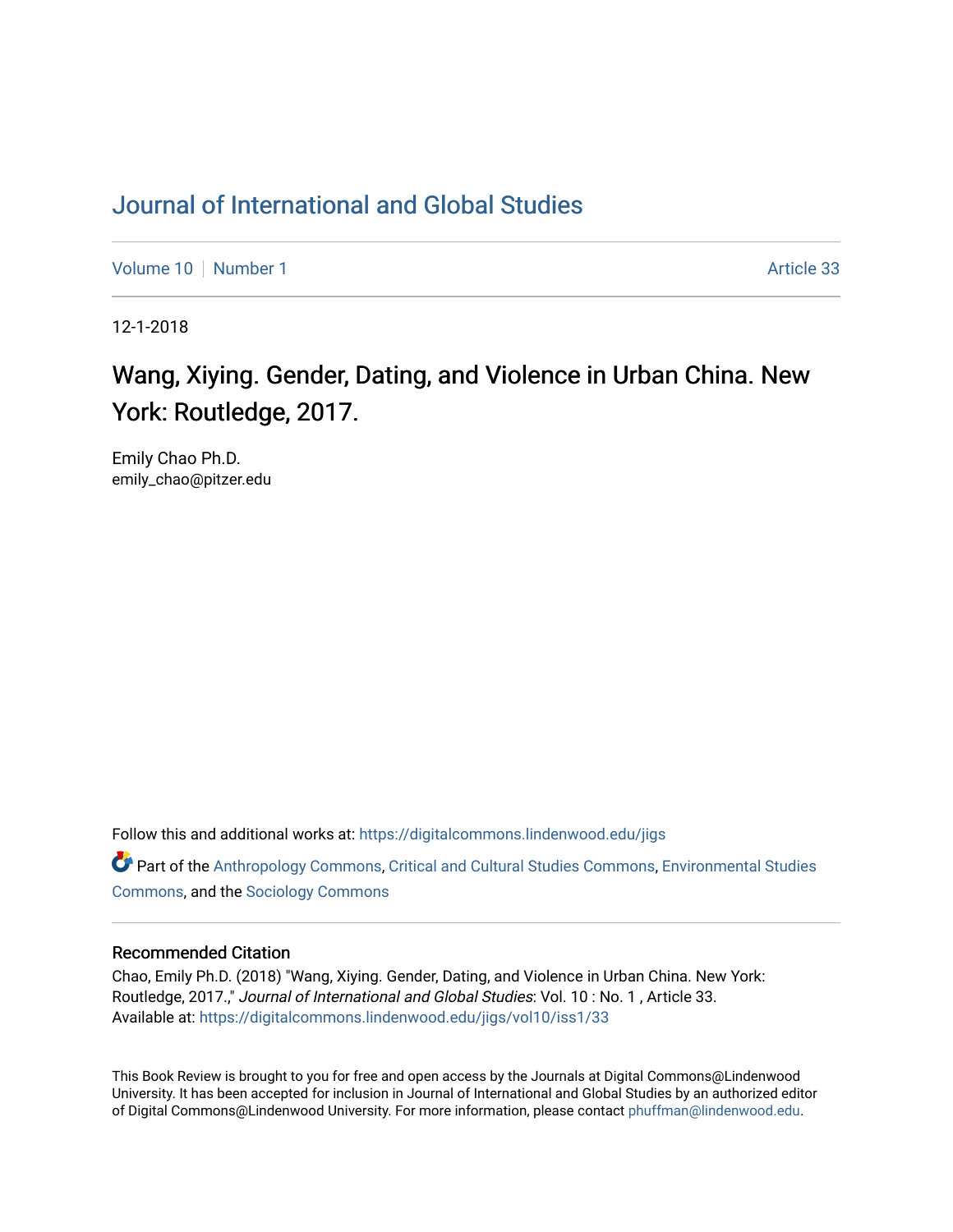## **Wang, Xiying.** *Gender, Dating, and Violence in Urban China***. New York: Routledge, 2017.**

In this vivid and ambitious book, *Gender, Dating, and Violence in Urban China,* Xiying Wang provides the reader with glimpses of dating encounters in Beijing which seek to illuminate the ways in which the state,market, and neo-liberal discourses of individualism create opportunities for individual agency, while re-infusing patriarchal values that shape interpersonal dynamics in China. The most engaging elements of this book are the accounts of dating encounters that are paired with periodically incisive commentary.

Chapter 2 outlines an approach to gender-based violence that is "intersectional," drawing on critical legal theorist Kimberlé Crenshaw and sociologist Patricia Hill Collins' approach which locates "race, class and gender" in a "matrix of domination." Inspired by Crenshaw, Wang seeks to embed gender violence in particular historical transformations since 1949, particularly questioning how the state and a market economy have shaped constructions of gender in China. Wang attempts to complexify feminist presumptions that depict women as victims and men as perpetrators of oppression, and to critique scholarship that simplistically attributes gender asymmetry to China's Confucian legacy.

In Chapter 3, "Dating Landscape, Power Struggles and Love Geography," Wang draws from her informants' (largely college students, young educated professionals and a smaller number of workers) dating testimonials, particularly focusing on conflict and dating violence. As one of Wang's male informants explains, men must acquire in their lives four big things signified by the noun suffix "*zi*": "*chezi* (car), *fangzi* (house), *piaozi* (money), and *mazi* (women)." For Wang, the quote suggests how women are perceived as commodified. Wang illustrates how desirable dating partners are situated in a gendered hierarchy of value based on appearance, class, education, age, material assets and residence status. Wang's study points to the significance of residence permits, and by implication state policy, in creating a stratified dating landscape which ultimately shapes interpersonal dating dynamics.

Local perceptions of residential status transgression are revealed by societal characterizations of the "peacock girl and phoenix boy," an "arrogant" girl with Beijing residence and a "long-suffering" though upwardly mobile rural boy. In Wang's study, conflict and violence are common in "peacock girl and phoenix boy" couples. Wang persuasively identifies violence as entwined with the inadequacies of men's material conditions. At a historical moment when the market economy constructs the masculine ideal in terms of a man's ability to make money and provide material comfort, phoenix boys perceive criticism of their material shortcomings as attacks on their masculinity, prompting them to assert dominance through violence towards their female partners.

Gender hierarchy is also at stake in Older Uncle-Lolita Complex (*dashu kong-luoli kong*) relationships, a dating phenomenon in which younger women date older men for financial security and to be "spoiled," and older men seeking prestige, female submission and control prefer relationships with younger women. Androcentric assumptions persist in these relationships and in depictions of older men of material means as "golden bachelors," whereas well-educated women in their late twenties are stigmatized as "leftover women."

Wang's discussion of courtship among the floating population (rural migrants) based on a handful of informants primarily relies on other scholars' more substantial research on this topic. The weakest part of the book, addressing interracial dating, appears to be based on only three informants who engaged in interracial relationships and focuses on the comments of a single informant. No men or non-Chinese were interviewed. It is curious that the author twice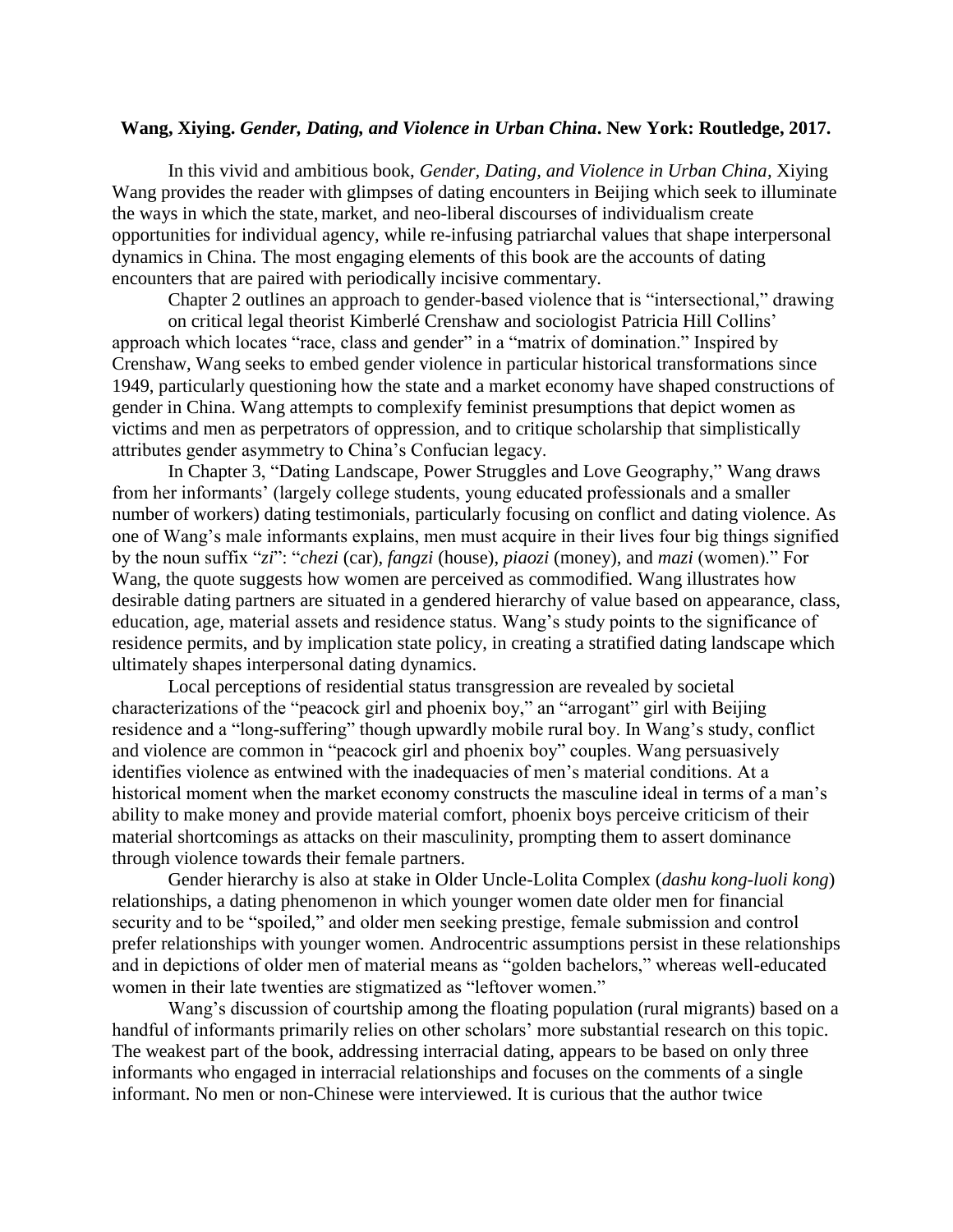acknowledges the shortcomings of this section, perhaps retaining it for the sake of identifying her approach as "intersectional" after Crenshaw's theory in which race is a key axis of analysis.

In Chapter 4, "Sassy Girl and Tender Boy," the author's research is based on querying informants about the popular Korean film, *My Sassy Girl*. Wang finds that women identify with being "sassy," i.e. publicly aggressive and in some cases violent toward their partners, while men appear to be tender and indulgent of their girlfriends' public rebukes. Wang explains women's behavior in terms of their presumptions of gender equality, having been raised under the One-Child Policy. How this policy shapes men's behavior is oddly unexplored. Wang asserts that women's sassy dating behavior demonstrates emergent female agency, thereby refuting feminist scholarship depicting women as victims. At the same time, the "tenderness" of young boys, who may lack the material success or achievements equated with dominant, market-informed constructions of masculinity, provide young men with an alternative means of "winning women's hearts."

Chapter 5 continues the exploration of dating violence through the examination of "virginity loss," "sexual coercion" and the "sexual revolution." Wang's research reveals that male coercion is pervasive in initiating sexual relations during dating. Her informants, particularly young women under 20, all describe these first sexual encounters as coerced and either "unpleasant" or "disappointing."

Virginity is largely fetishized as a hallmark of female virtue and for men is frequently a precondition for female desirability; part of a double standard in which only women are stigmatized after ending sexual relationships. Wang observes that women voice traditional discourses of female purity and virtue to avoid initiating sex in a relationship or unwanted sex, while men seeking to initiate sex rhetorically invoke modernity and demand sex as evidence of women's affection or commitment. Wang concludes that "virginity loss" represents a threshold after which women may alter their views and equate being sexually active with individual autonomy and modernity.

Chapter 6 combines insights from Chapters 4 and 5 to explain the dynamics of gender violence among dating couples in Beijing. Wang asserts that the public appearance of female aggression and male passivity is only one aspect of relationships in which privately, sexual relations are characterized by male coercion and female submission. Wang reasons that putative sassiness expresses women's intolerance both of gender inequality and their boyfriends' "sexist attitudes." For Wang, women's views of gender equality were forged in a milieu of parental support for urban daughters as the sole children of the One-Child Family Policy. Wang astutely observes that her informants are the first generation of One-Child Policy daughters to come of dating age.

Wang characterizes the sexual revolution as "unfinished" because while women construct their identities as modern for having achieved success in work and careers, gender parity does not extend to the domain of sex. A number of women reported minor to severe male violence in sexual relationships. Publicly aggressive female behavior and off-stage male violence and sexual coercion comprise what Wang identifies as "gender-asymmetric modes of mutual violence" common in Beijing dating relationships.In *Gender, Dating, And Violence in Urban China*, Wang discusses a substantial amount of important literature on topics not ultimately woven into her own analysis. Oddly the book does not engage with the broader literature on marriage, particularly given what the author identifies as the emphasis placed on residence permits (*hukou*) and parental approval, which are ultimately relevant to marriage rather than dating alone.

Three of the book's chapters were initially published as coauthored articles, traces of which remain in the alternating use of "we" and "I." Nonetheless, the book provides readers